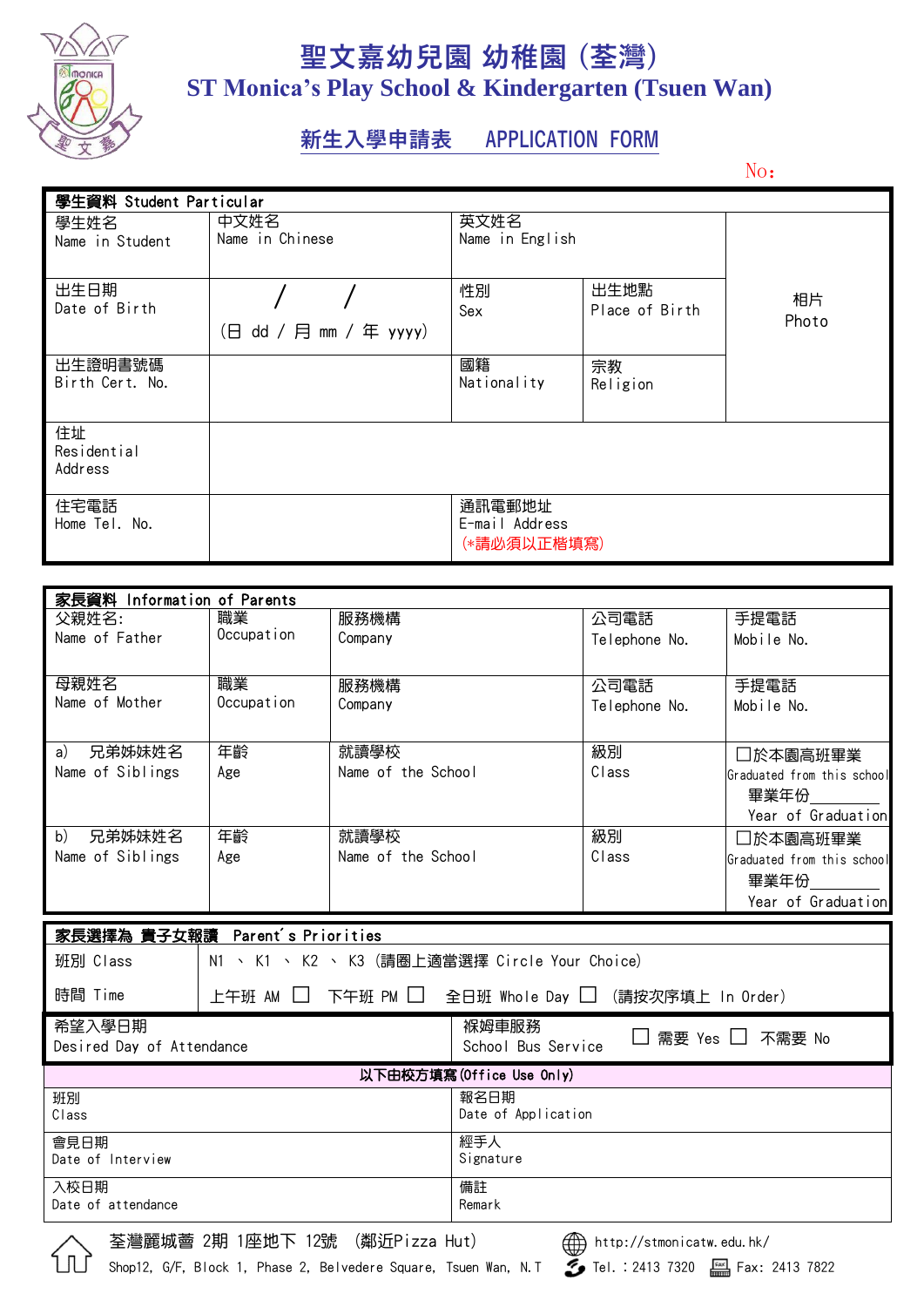## **Play School & Kindergarten (Tsuen Wan) 聖文嘉幼兒園 幼稚園 (荃灣)**

**新生入學申請須知 Information on Admission to New Student**

| 索取申請表格方法<br>Collection of application Forms | - 於本幼稚園網頁下載<br>Download from school website<br>- 親臨本幼稚園索取<br>Obtain from school in person                                                                                                                                                                                                                                                                                                                                                                                                                                                                                                                   |
|---------------------------------------------|-------------------------------------------------------------------------------------------------------------------------------------------------------------------------------------------------------------------------------------------------------------------------------------------------------------------------------------------------------------------------------------------------------------------------------------------------------------------------------------------------------------------------------------------------------------------------------------------------------------|
| 遞交申請表格<br>Return Of Application Forms       | - 親臨/郵遞至本幼稚園遞交已貼上相片之申請表格【須連同所需文件<br>(包括出生證明書、5個已填妥地址及貼上足夠郵資\$2之回郵信封) 】<br>Submit the application form with a photo in person $\prime$ by post<br>I together with the documents required (including birth<br>certificate $\&$ 5 addressed envelopes with \$2 stamp each) ]<br>- 截止日期為:每年10年31日前<br>Return Period: On or Before 31 Oct (Every Year)<br>*郵遞申請表者,以郵戳日期為準<br>For postal applications, date of the stamp chop will be used as<br>the submission date                                                                                                                                              |
| 報名費<br>Application Fee                      | -港幣40元正(現金/支票)於遞交申請表格時一併收取,無論申請成功<br>與否,報名費概不發還<br>*支票抬頭:「聖文嘉幼兒園」<br>*請於支票背面寫上幼兒姓名及聯絡電話<br>HK\$40 (Cash/cheque) to be collected together with<br>the<br>application form. The application fee is non-returned whether<br>the application is successful or not<br>*A crossed cheque made payable to : St. Monica's Play School<br>*Please write down the Name of the children and contact number<br>at the back of the cheque                                                                                                                                                                                |
| 面見安排<br>Interview Arrangements              | -本幼稚園會安排面見所有於2022年9月的適齡入學兒童(2020年8月前 <br>出生)<br>An interview will be arranged to all aged children who applied<br>for the academic year $2022-2023$ (born in or before Aug $2020$ )<br>-N1、K1面見於2021年12月進行,本幼稚園會另函通知家長<br>$N1 \cdot K1$ interview will be conducted in Dec 2021, further notice<br>by post<br>-以小組形式面見<br>Group interview will be arranged<br>-一位家長須陪同幼兒參與面見<br>All applicants should be attended the interview with one parent<br>only<br>-非華語學童如需要傳譯/翻譯服務,請致電24137320與本幼稚園聯絡<br>Please Contact Us At 2413 7320 If Interpretation / Translation<br>Service If Non-Chinese Student Required |
| 取錄結果公布<br>Announcement of Admission Result  | -本幼稚園將於面試後一個月內,以郵遞方式通知家長N1 / K1 取錄<br>結果。<br>Parent of N1 and K1 applicants will receive an unconditional<br>offered after the interview result within a month                                                                                                                                                                                                                                                                                                                                                                                                                                              |